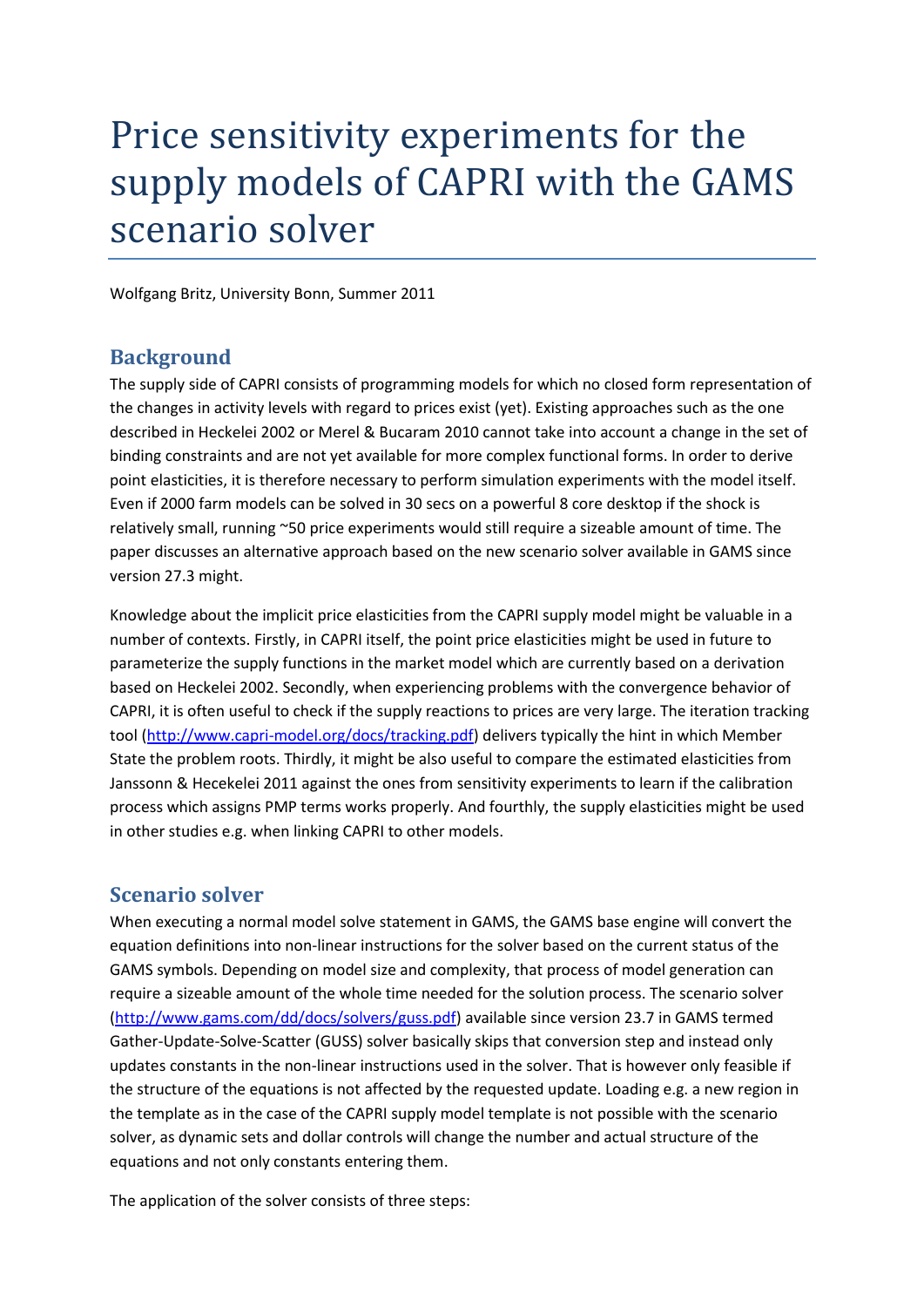- 1. Definition of the experiments to run in a so-called dictionary
- 2. Executing a solve passing the dictionary
- 3. Collecting and processing the results

## **Definition and population of the dictionary**

The following screen shots shows the dictionary used for the price sensitivity experiments (see *supply\supply\_model.gms*).

```
parameter p_scenOptions / SkipBaseCase 0, UpdateType 0, logoption 1
$ife %system.gamsversion%>237 NoMatchLimit 5000
     75
    set <mark>uvagDict</mark>(*,*,*)
                       om_obje_scen.scenario. ''
$ife %system.gamsversion%>236 p_scenOptions.
                                                     opt
                       p_uvagScen. param. p_uvagScens<br>v_netPutQuant. level .p_netPutScens
                       v_actLevl . level .p_actLevlScens
                   \lambda :
     option kill=p_netPutScens,kill=p_uvagScen,kill=p_uvagScens,kill=p_actLevlScens;
     set headers / objval /;
     parameter scenrep(om_obje_scen,headers);
```
It defines that the scenarios (".scenario.") will comprise the elements of the set *om\_obje\_scen*, i.e. the loop which will be executed to update the model. That set comprises netputs entering with their prices the objective function of the supply model. The dictionary will send in updated data, i.e. new prices, via the parameter *p\_uvagScen* (UVAG for unit value gross production is the mnemonics for "farm gate price for outputs" used in CAPRI). That parameter is picked up by the supply model in the linear part of the objective function when *p\_useUvagScen* is set. *p\_uvagScen* replaces the price information stored otherwise on the data parameter :

```
LINEAR (RUNR)..
                              v linObiePart(RUNR) =E=
\ddot{\phantom{1}}--- sales/purchases valued by "unit value" price
               From gross Economic Accounts for Agriculture
          SUM( RUNR OMOBJE(RUNR, OM OBJE)
                   кимк_имиsJe(кимк,им_ивJe),<br>u_netPutQuant(RUNR,OM_OBJE) * SUM(R_RAGG(RUNR,MSACT), (  %data%(MSACT,"UVAG",OM_OBJE,"Y") $ (not p_useUvagScen)<br>+ p_uvagScen(MSACT,OM_OBJE) $ p_useUvagScen )))
```
For each element of the set *om\_obje\_scen*, the model will hence executed one time, with the price stored for that specific scenario.

The ".level." entries in the dictionary describe the variable levels to be reported back. They are stored on two parameters, *p\_netPutScens* for the netput quantities and *p\_actLevlScens* for the activity levels. Finally, we also pass specific options for the scenario solver under ".opt.".

During the last iteration in a simulation run with CAPRI, the parameter *p\_uvagScen* is populated as shown below. As seen, in a first step, the currently active prices on DATA are copied over to the parameter for all products entering the objective function according to the set *OM\_OBJE*. Next, for each experiment, the related price is increased by 10%.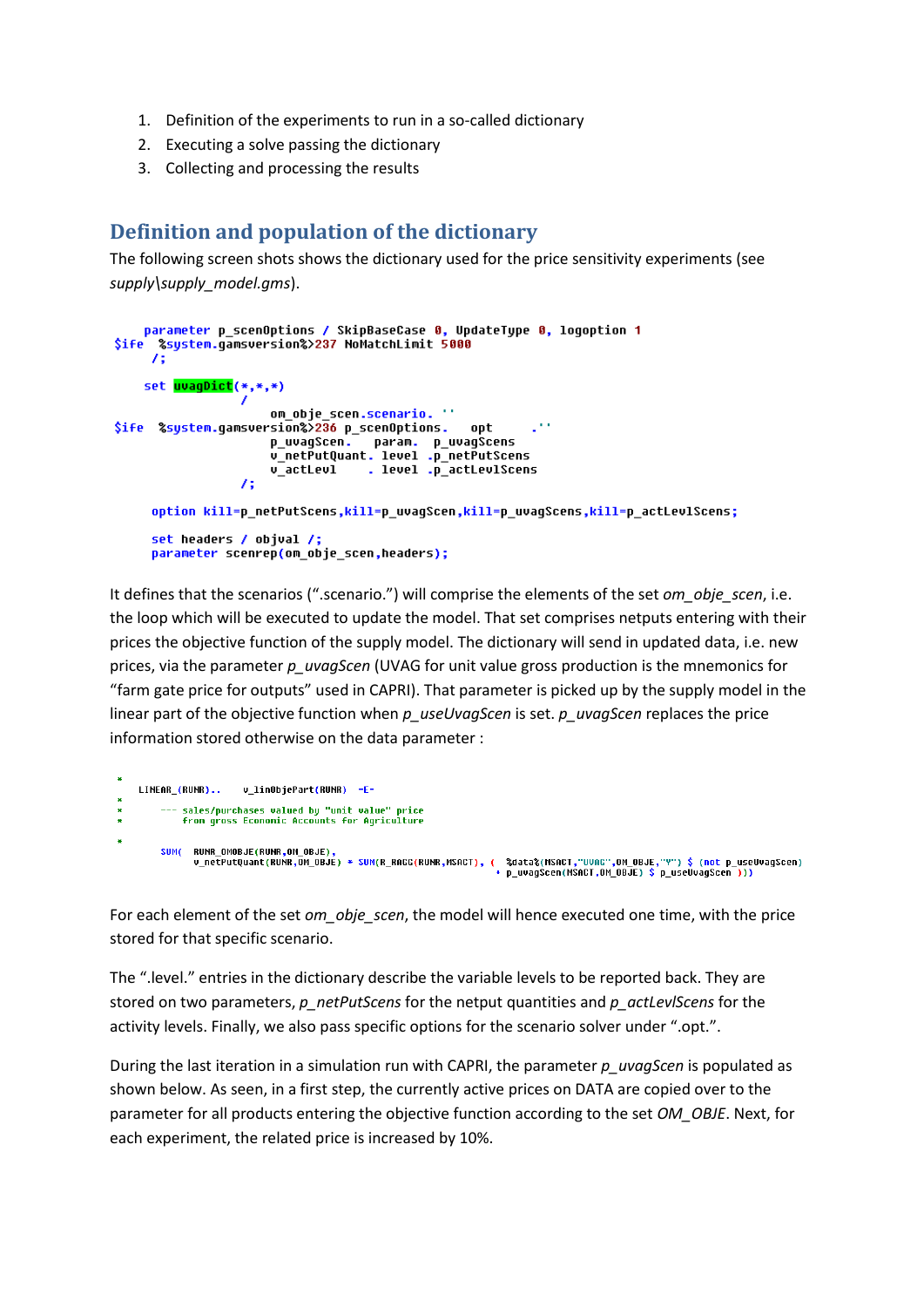```
$iftheni %runPriceScens%==on
    if ( p_isLastStep,
         MSACT(MS) = YESmsHCT(ms) = YES;<br>p_uvagScens(OM_OBJE_SCEN,MSACT,OM_OBJE) = DATA(MSACT,"UVAG",OM_OBJE,"Y");<br>p_uvagScens(OM_OBJE_SCEN,MSACT,OM_OBJE) $ sameas(OM_OBJE_SCEN,OM_OBJE) = DATA(MSACT,"UVAG",OM_OBJE,"Y") * 1.10;
           ption kill=p_uvagScen;
         option kill=p netPutScens:
        option kill=MS_LARGE;<br>RU_SMALL(RU) = <mark>YES;</mark>
    \Delta z$endif
```
### **Executing the solve**

As indicated above, the solver must be applied for each region separately as the structure of the equations is not allowed to change. The screenshot below shows the code snippet which is executed inside a loop over the regional units:

```
$iftheni %runPriceScens%==on
         if ( p_isLastStep,
$batinclude 'util\title.gms' "'Price sensitivity analysis with supply model for '" RU_SMALL.tl
$setglobal capmod m_capmodQ
            p_useUvagScen = 1;
æ
            --- use scenario solver (= hot model updates) to perform
                sensitivity analysis for prices
            SOLUE %capMod% USING NLP MAXIMIZING v_obje SCENARIO uvagDict;
¥
            --- collect results
            execute_load 'scenrep.gdx', scenRep;
æ
            p_useUvagScen = 0;
            SOLVE %capMod% USING MLP MAXIMIZING v obje;
          );
```
#### **\$endif**

It calls the solver using the dictionary, collects the results in the parameter *scenRep* (a fixed name) and afterwards solves the model again at the normal price to restore the normal results.

#### **Processing the results**

After that point, the results generate by the scenario solver can be processed as seen below. In a first step, we are aggregating over the technology variants *A*, both the results returned from the scenario solver and the final simulation results. Equally, we aggregate activity levels and net put quantities from regional to Member State level. We then calculate relative changes between the experiments and the final solution and convert them into elasticities. Elasticities below a certain thresholds are set to zero and the results are copied into the listing.